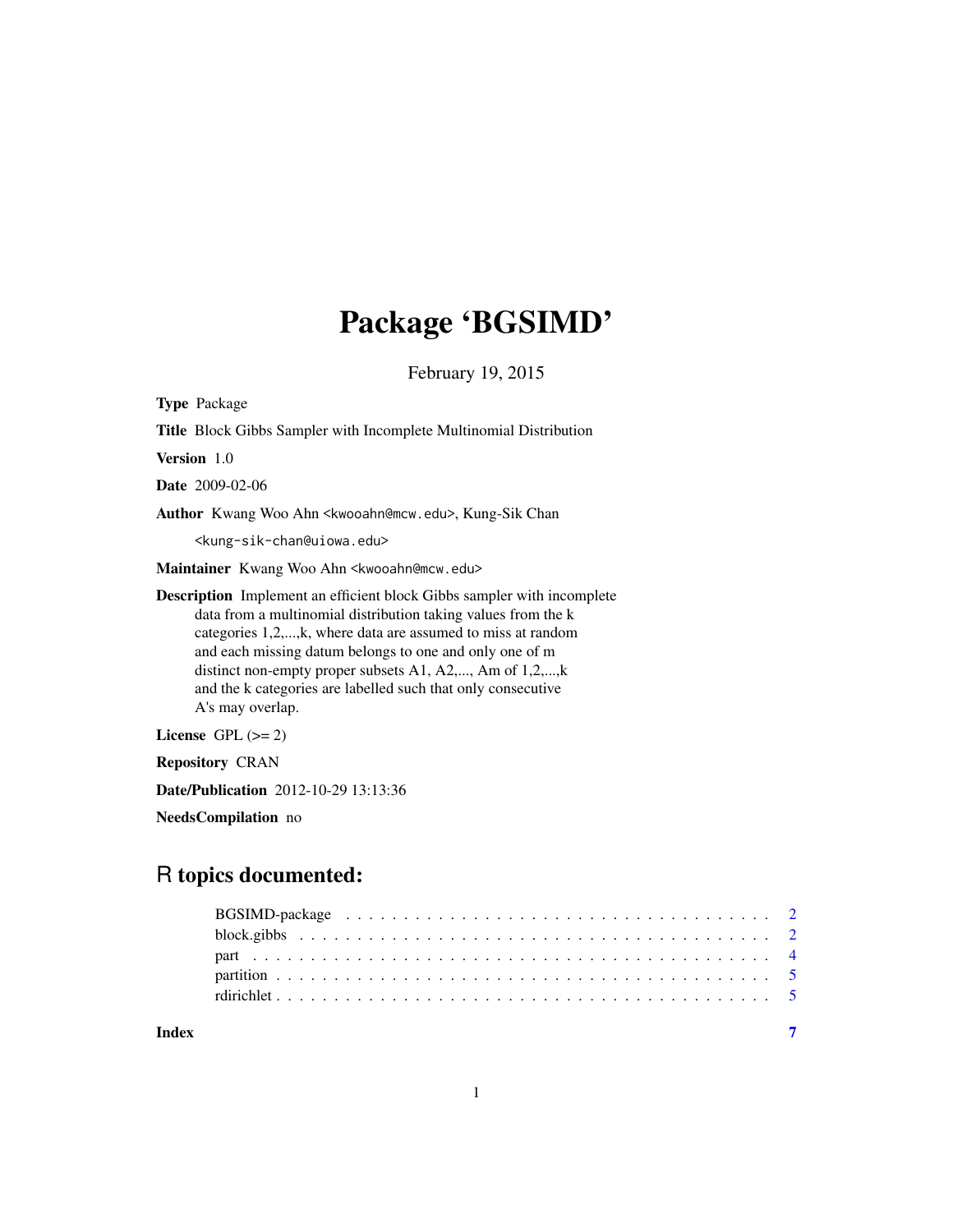<span id="page-1-0"></span>BGSIMD-package *Efficient Block Gibbs Sampler with Data from an Incomplete Multinomial Distribution*

#### Description

Implement an efficient block Gibbs sampler for Bayesian analysis with incomplete data from a multinomial distribution taking values from the k categories 1,2,...,k, where data are assumed to miss at random and each missing datum belongs to one and only one of m distinct non-empty proper subsets A1, A2,..., Am of 1,2,...,k and the k categories are labelled such that only consecutive A's may overlap.

#### Details

| Package:  | <b>BGSIMD</b> |  |
|-----------|---------------|--|
| Type:     | Package       |  |
| Version:  | 1.0           |  |
| Date:     | 2009-02-06    |  |
| License:  | $GPL (= 2)$   |  |
| LazyLoad: | yes           |  |

#### Author(s)

Kwang Woo Ahn <kwooahn@mcw.edu> and Kung-Sik Chan <kung-sik-chan@uiowa.edu>

#### References

Ahn, K. W. and Chan, K. S. (2007) Efficient Markov chain Monte Carlo with incomplete multinomial data, Technical report 382, The University of Iowa

<span id="page-1-1"></span>

| block.gibbs | Efficient Block Gibbs Sampling with Incomplete Data from a Multino- |
|-------------|---------------------------------------------------------------------|
|             | mial Distribution                                                   |

#### Description

The function implements an efficient block Gibbs sampling for Bayesian analysis with incomplete data from a multinomial distribution with k categories labelled as 1,2,...,k, where the incomplete data are assumed to arise from missing at random. It is assumed that each missing datum belongs to one and only one of m subsets A1,...,Am each of which is a non-empty proper subset of 1,2,..,k. Moreover, it is assumed that the A's are such that only consecutive A's may overlap. Specifically, it is assumed that the data consist of counts of complete data, as well as the counts of partially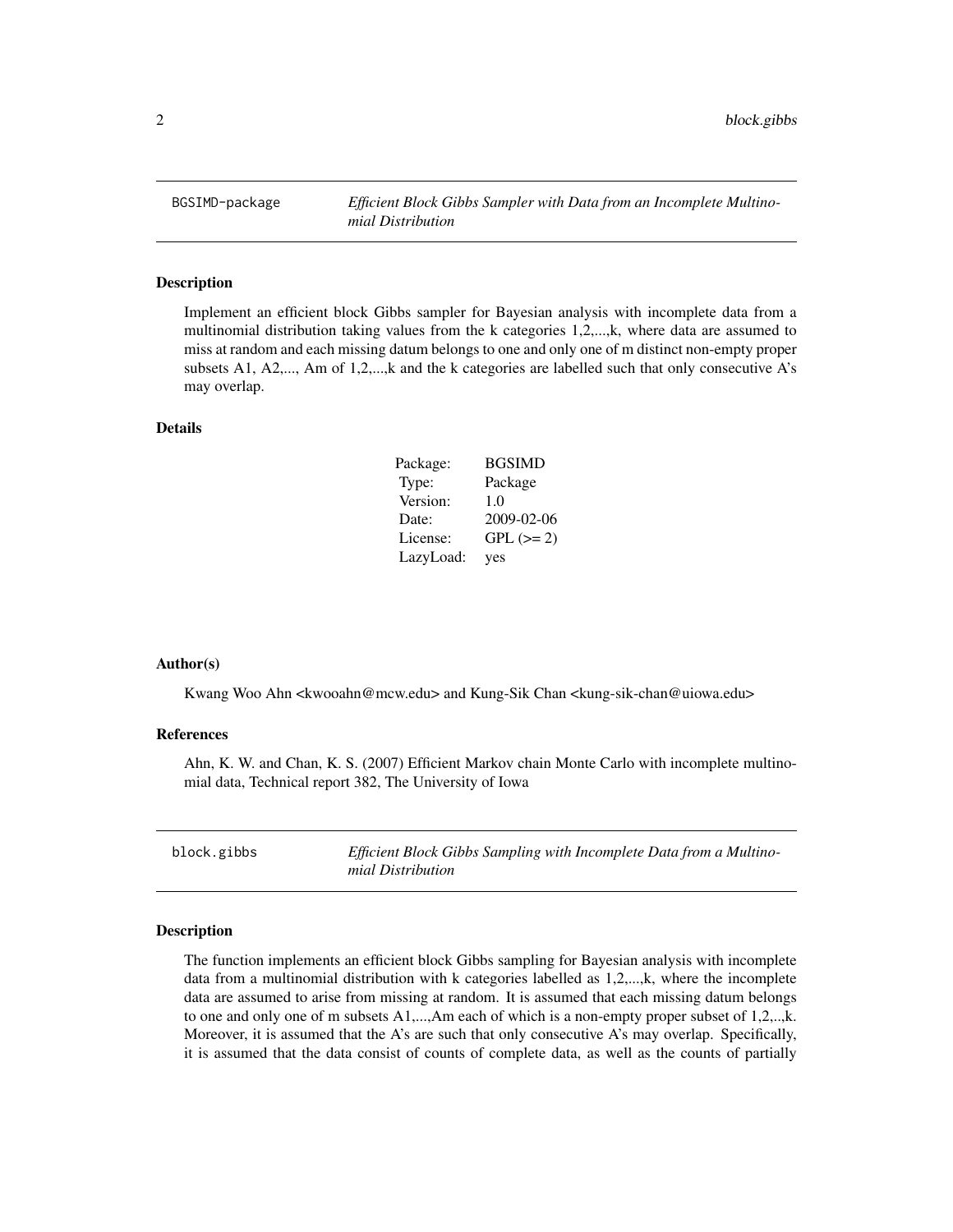#### <span id="page-2-0"></span>block.gibbs 3

observed data belonging to the A's. The multinomial parameters are assumed to have a Dirichlet prior.

#### Usage

```
block.gibbs(complete, missing, ms, prior, init, n)
```
#### **Arguments**

| complete | A numeric vector. The counts of completely classified observations. The length<br>of the vector is set to be k. By default, the multinomial distribution then has k<br>categories labelled from 1 to k. |
|----------|---------------------------------------------------------------------------------------------------------------------------------------------------------------------------------------------------------|
| missing  | A numeric vector. The counts of partially classified observations. By default, m<br>equals the length of missing.                                                                                       |
| ms       | A list containing the A's listed in the order of the counts of data in the A's listed<br>in missing.                                                                                                    |
| prior    | A numeric vector. The parameter vector of the Dirichlet prior.                                                                                                                                          |
| init     | A numeric vector. The initial parametric values for the Gibbs sampler.                                                                                                                                  |
| n        | The number of Gibbs samples.                                                                                                                                                                            |

#### Author(s)

Kwang Woo Ahn and Kung-Sik Chan

#### References

Ahn, K. W. and Chan, K. S. (2007) Efficient Markov chain Monte Carlo with incomplete multinomial data, Technical report 382, The University of Iowa

#### See Also

[part](#page-3-1), [partition](#page-4-1), and [rdirichlet](#page-4-2)

#### Examples

```
complete<-c(20,655,17,15,11,8,5,10,4) # so k=9, and
# there are 20 observed counts of 1's, 655 counts of 2's, etc.
missing<-c(34,21,18) # so m=3
ms < -list(c(3, 4), c(5, 6, 7), c(6, 7, 8, 9)) # three kind of
# missing data, namely, some data are only known to belong to {3,4},
# some known to belong to \{5,6,7\} and some belong to \{6,7,8,9\}.
prior<-rep(1,9)
init<-rep(1/9,9)
n < -110block.temp<-block.gibbs(complete,missing,ms,prior,init,n) # obtain 110 samples
apply(block.temp[,11:110],1,mean) # burn-in is 10 and obtain the posterior mean
```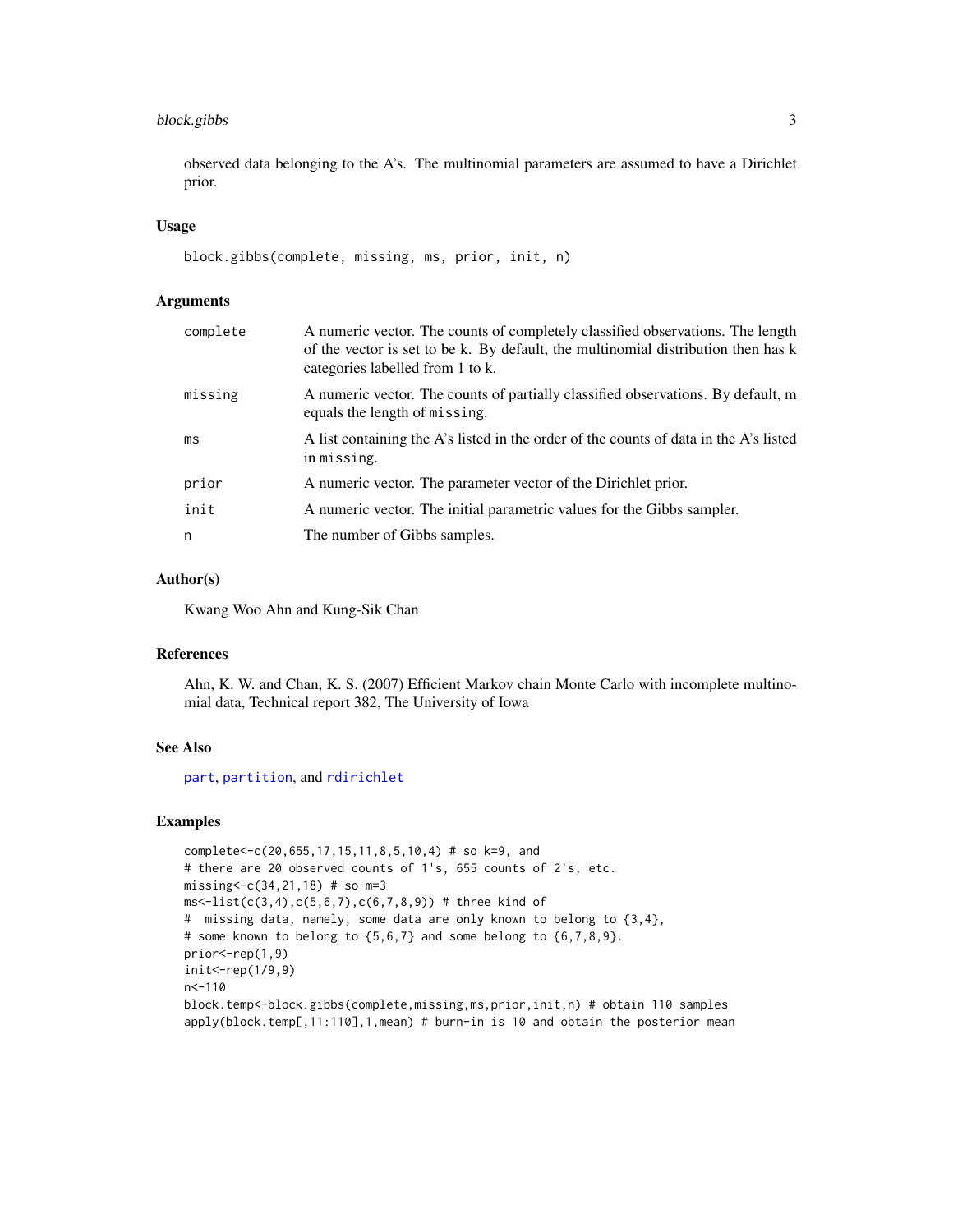#### <span id="page-3-1"></span><span id="page-3-0"></span>Description

The function computes the three partition sets of two sets. That is, given two sets A and B, the function returns the set of A-B, AB and B-A where AB is the intersection of A and B, A-B=the intersection of A and B complement.

#### Usage

part(ms1, ms2)

#### Arguments

| ms1 | A numeric vector. The first set  |  |
|-----|----------------------------------|--|
| ms2 | A numeric vector. The second set |  |

#### Value

A list consisting of the three partition sets.

#### Author(s)

Kwang Woo Ahn and Kung-Sik Chan

#### See Also

[setdiff](#page-0-0), [intersect](#page-0-0), and [partition](#page-4-1)

#### Examples

ms1<-c(1,3,7,9,10) ms2<-c(7,9,10,12,13) part(ms1,ms2)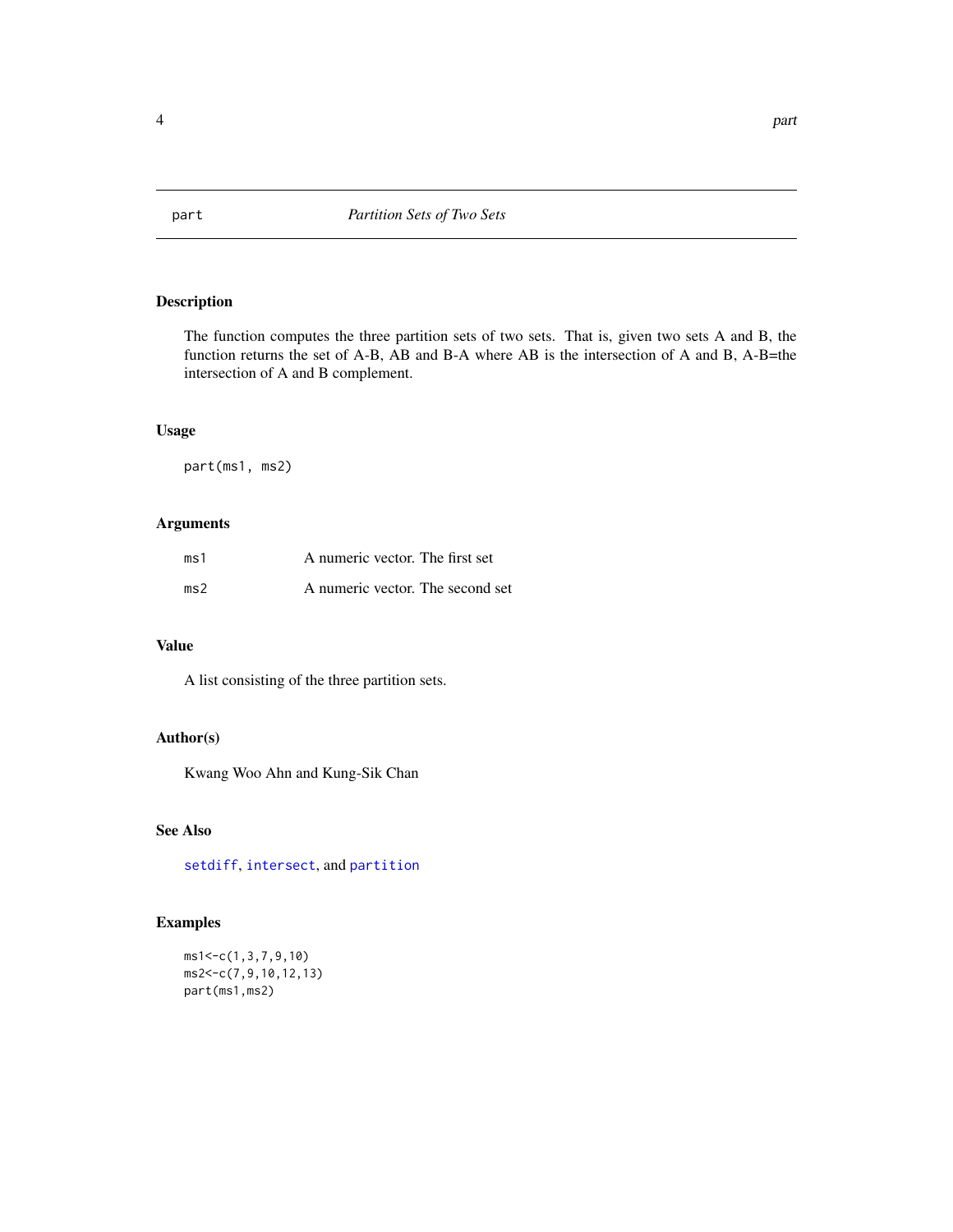<span id="page-4-1"></span><span id="page-4-0"></span>partition *The Coarsest Partition of a Finite Sequence of Sets for Which Only Consecutive Sets May Overlap*

#### Description

The function computes the coarsest partition of a finite sequence of sets for which only consecutive sets may overlap.

#### Usage

```
partition(ms)
```
#### Arguments

ms the sequence of finite sets whose coarsest partition is required. These sets must be entered in the order under which only consecutive sets may have non-empty intersection.

#### Value

A list comprising the sets that make up the coarsest partition.

#### Author(s)

Kwang Woo Ahn and Kung-Sik Chan

#### See Also

[part](#page-3-1) and [block.gibbs](#page-1-1)

#### Examples

```
ms<-list(c(3,4),c(5,6,7),c(6,7,8,9))
partition(ms)
```
<span id="page-4-2"></span>

| rdirichlet | Random Sampling from the Dirichlet Distribution |  |
|------------|-------------------------------------------------|--|
|------------|-------------------------------------------------|--|

#### Description

The function outputs a random sample from the Dirichlet distribution.

#### Usage

rdirichlet(n, alpha)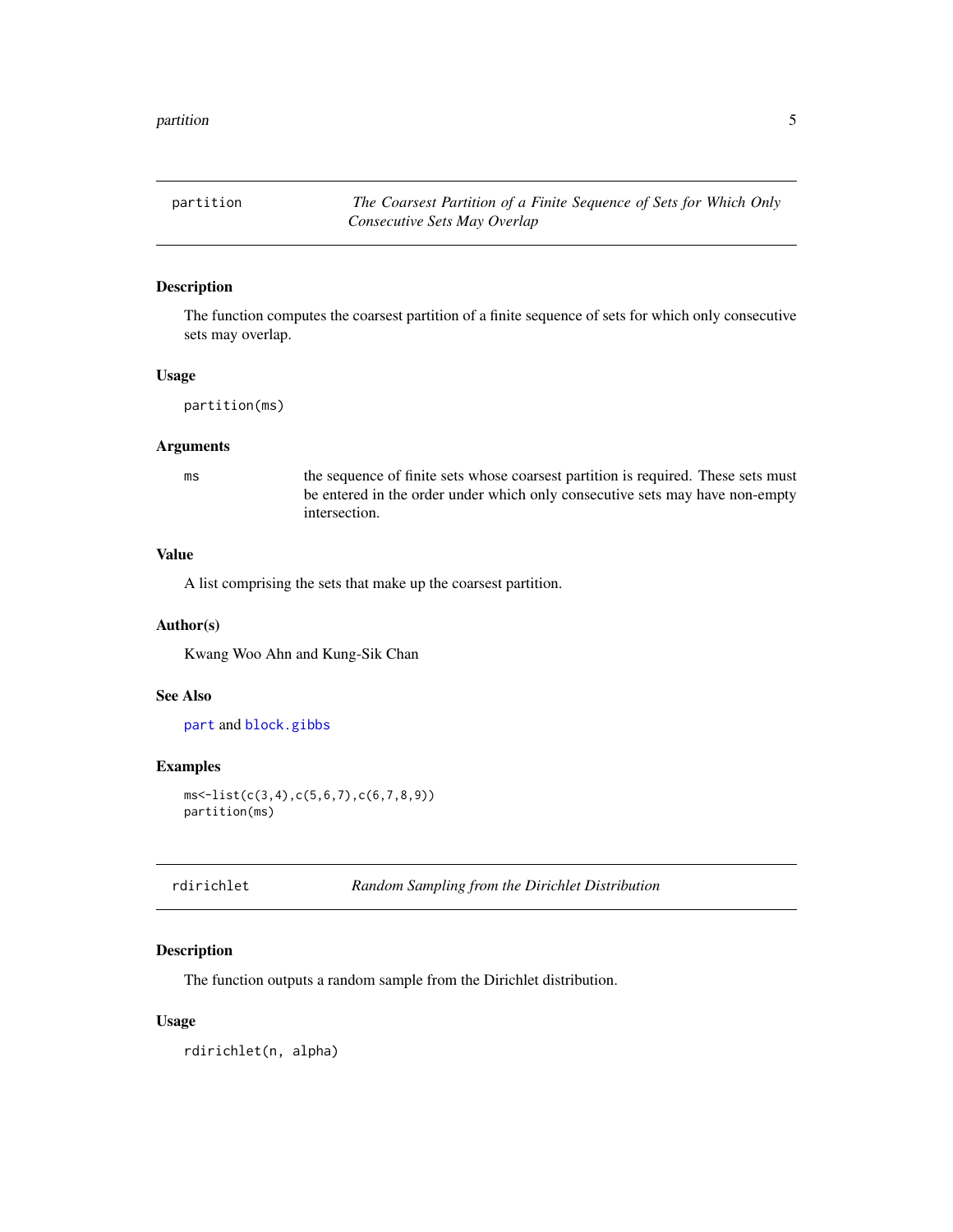## <span id="page-5-0"></span>Arguments

| n     | Sample size      |
|-------|------------------|
| alpha | Parameter vector |

## Author(s)

Code is taken from Greg's Miscellaneous Functions (gregmisc). His code was based on code posted by Ben Bolker to R-News on 15 Dec 2000.

#### See Also

[rbeta](#page-0-0)

## Examples

x <- rdirichlet(10, c(1,2,3) )